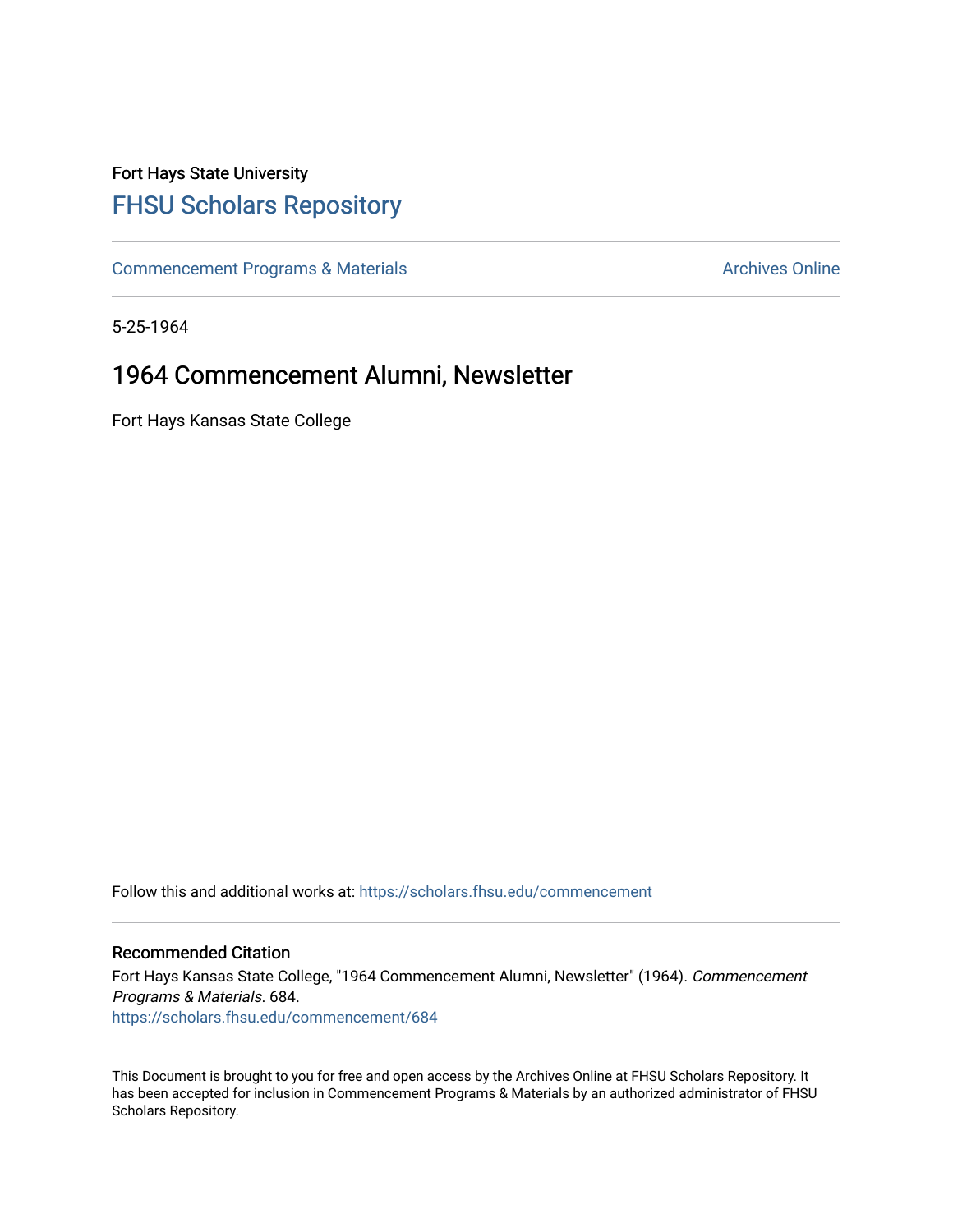## **NEWSLETTER**

**Fort Hays Alumni Assn.** 

**Inc.** 

May 1, 1964

Dear Fort Hays State Parents:

As the parents of a candidate for the Bachelor's degree this Spring, we offer our hearty congratulations to you. It is very rare that anyone has the determination to work and finish college without a great deal of support and inspiration from home. Our society owes you a debt for being the kind of parents you have been and are.

Because of this, we feel you may be interested in a rather unique graduation present for your young graduate--an annual or life membership in the Fort Hays Alumni Association. We are most anxious to retain close ties with all who have studied at our fine college. The Alumni Association provides the future college contact for all who have studied here.

We are planning a formal presentation of all memberships purchased by parents as graduation presents. President Cunningham will present them individually to your son or daughter during the All-Graduate Luncheon on Commencement Day. We believe this will be a very impressive ceremony, and one your child will long remember.

Every Life Member receives a lifetime subscription of the bi-monthly Alumni News, and other information which keeps the alumnus up-to-date on the doings of his classmates and his college. More importantly, it helps retain the feeling of close contact and the security that comes from being an Active Alumnus. The Annual Membership will purchase all the above items on a one year basis.

If this strikes you as being worthwhile, please fill out the bottom portion of this letter and return in the franked envelope. You will have performed a definite service to your child.

sincerely,<br>*Danald Allenes* 

Harold A. Stones Executive Secretary Fort Hays Alumni Association, Inc.

 $\operatorname{Si\,ened}$ 

HAS/ed

Yes, I want my son or daughter to be considered an Active Alumnus and to receive full membership status personally in a ceremony by President Cunningham.

( ) Enclosed is my check for \$50.00 to purchase a membership for life.

( ) Enclosed is my check for \$ 6.00 to purchase a one year membership.

This membership is for

(first)

(middle) Name

(last)



**FORT HAYS KANSAS STATE COLLEGE**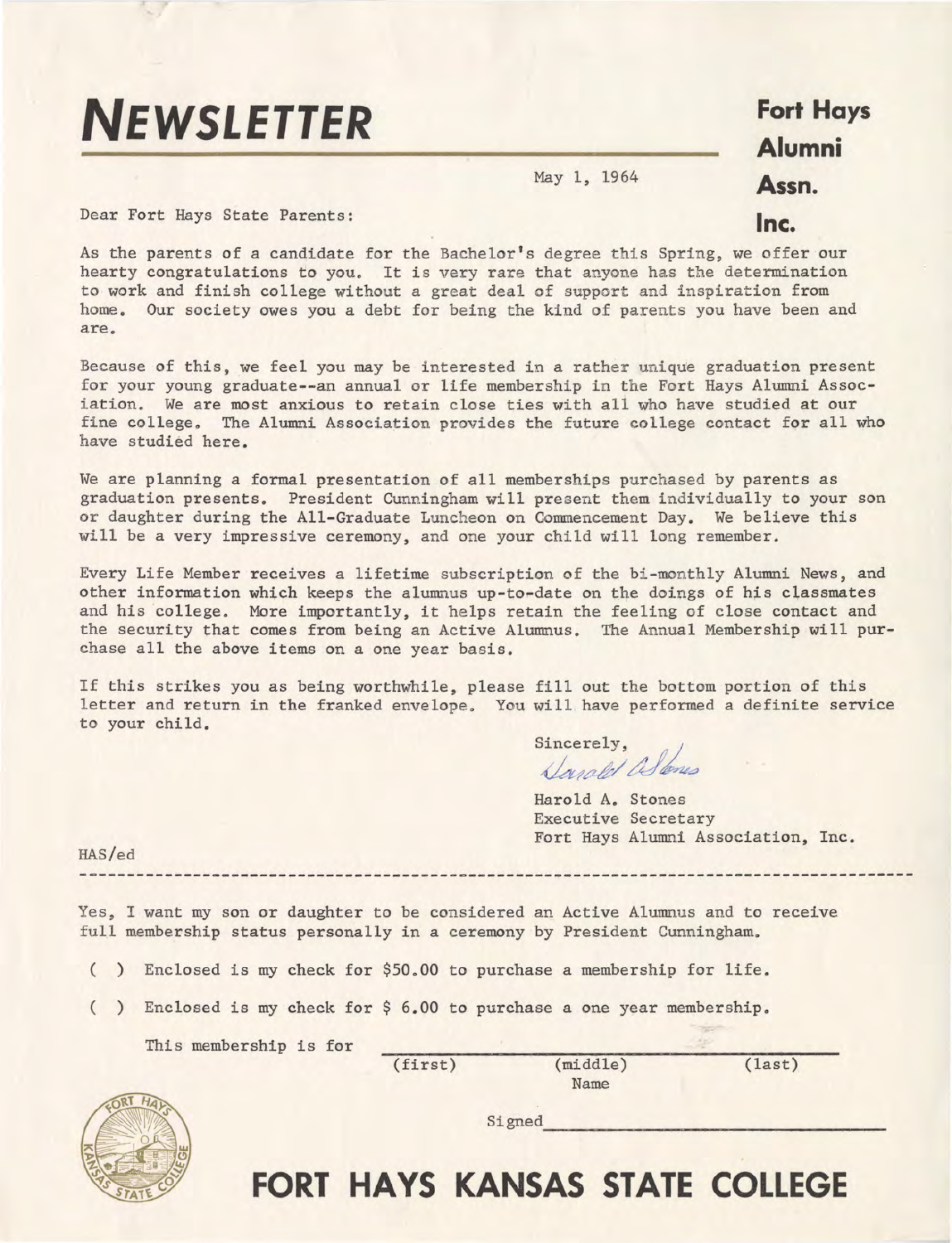

**Fort Hays Alumni Assn. Inc.** 

Dear Graduate:

Congratulations are in order to you for your successful accomplishments. Your past investments of work, study and temporary curtailment of financial gain are now beginning to pay dividends and should continue to do so.

May 2, 1964

Many of you will now be entering a professional or occupational life; others will continue in graduate or professional schools. To those of you who have used the Placement Office facilities in obtaining appointments to positions, I would like to say it has been a pleasure to work with you. If you have any ideas on how we might improve this service, please feel free to let us hear them. The services of the Placement Office are open to you as long as you live. We shall be happy to work with you any time in the future that you are looking for advancement. Our interest in you definitely continues on and beyond your date of graduation and we would express the desire that the reverse might also be true.

We feel that if we expect you to remain loyal and interested in Fort Hays State as an active alumnus, then we must maintain certain obligations to you. The Placement Office is one of these fulfillments. We hope that you will remain vitally interested in Fort Hays State and work through our Alumni Association.

In order to be an active member of the Fort Hays Alumni Association, annual dues of \$6.00 or \$50.00 life membership may be paid. For this money, you will receive the Alumni News which will keep you in touch with the happenings of student friends, faculty members, and the college in general. You will also receive many other informational items as well as voting privileges. Most of all, however, you will be demonstrating your continuing interest in your alma mater. This should be a source of pride to you.

Fort Hays State has offered you the best she has. The goal of the Alumni Association is to see a constant improvement of these offerings. We feel sure that, as an educated citizen, you will see fit to help us.

Sincerely yours,

Janed attmes

Executive Secretary Fort Hays Alumni Association, Inc.

p. s.

Would you please fill in the enclosed Senior Class Card and return it in the enclosed postage paid envelope. We would appreciate being notified of any address changes that you may have.



**FORT HAYS KANSAS STATE COLLEGE**